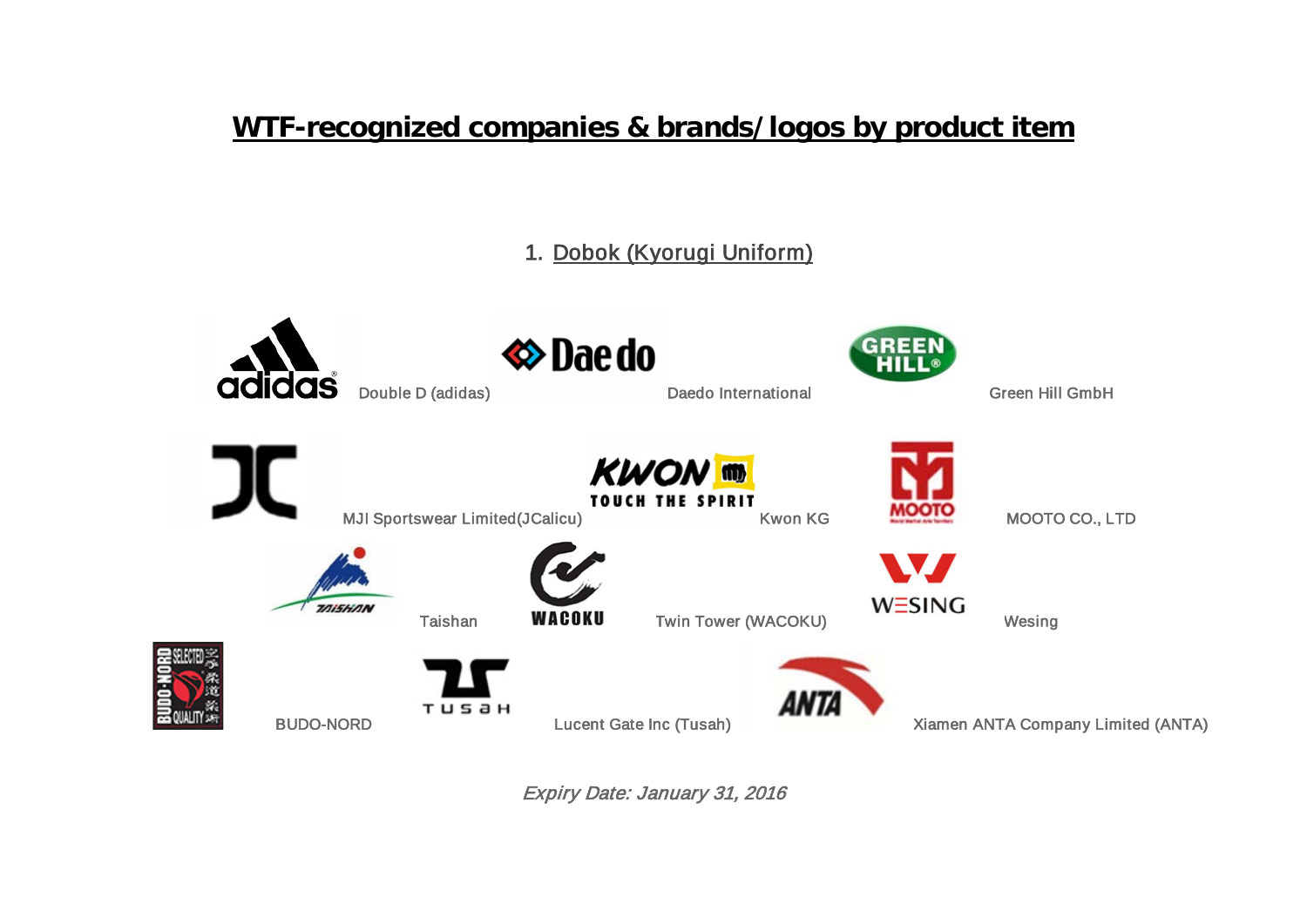2. Forearm guard, Shin guard, Groin guard

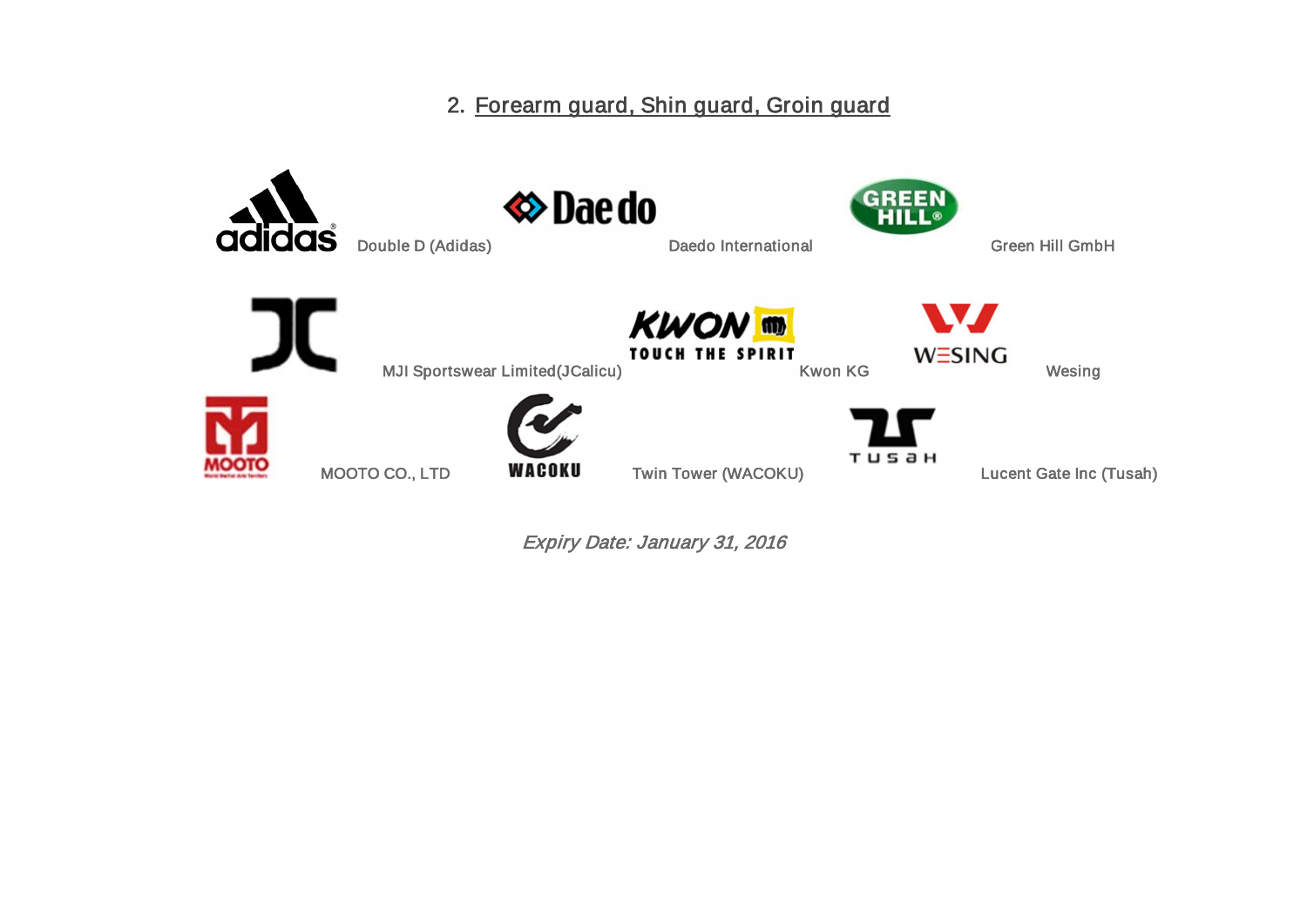## 3. Hand protector



WACOKU

Twin Tower (WACOKU) Lucent Gate Inc (Tusah)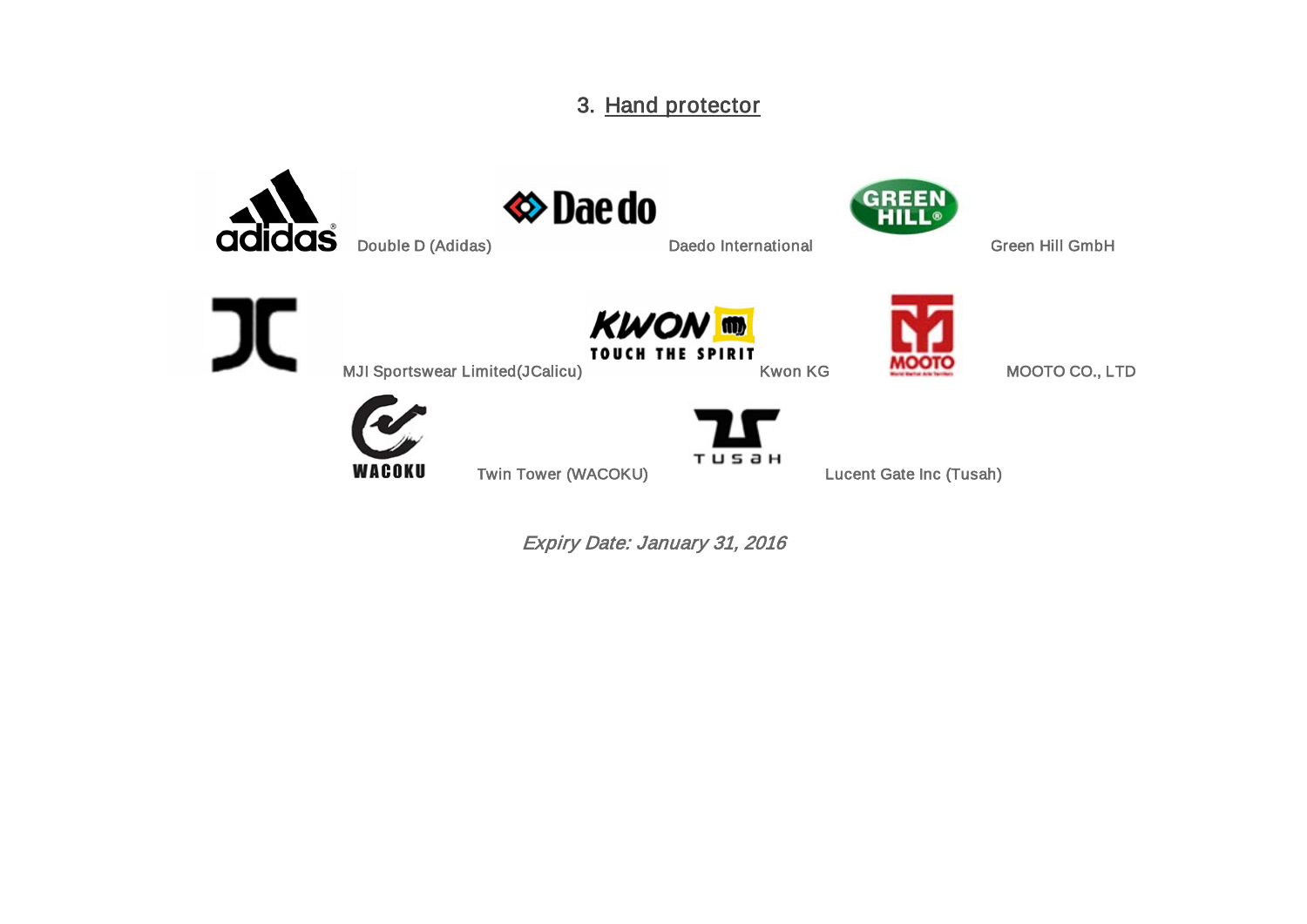4. PSS (Protector and Scoring System)





Daedo International adidas & KP&P

Expiry Date: December 31, 2016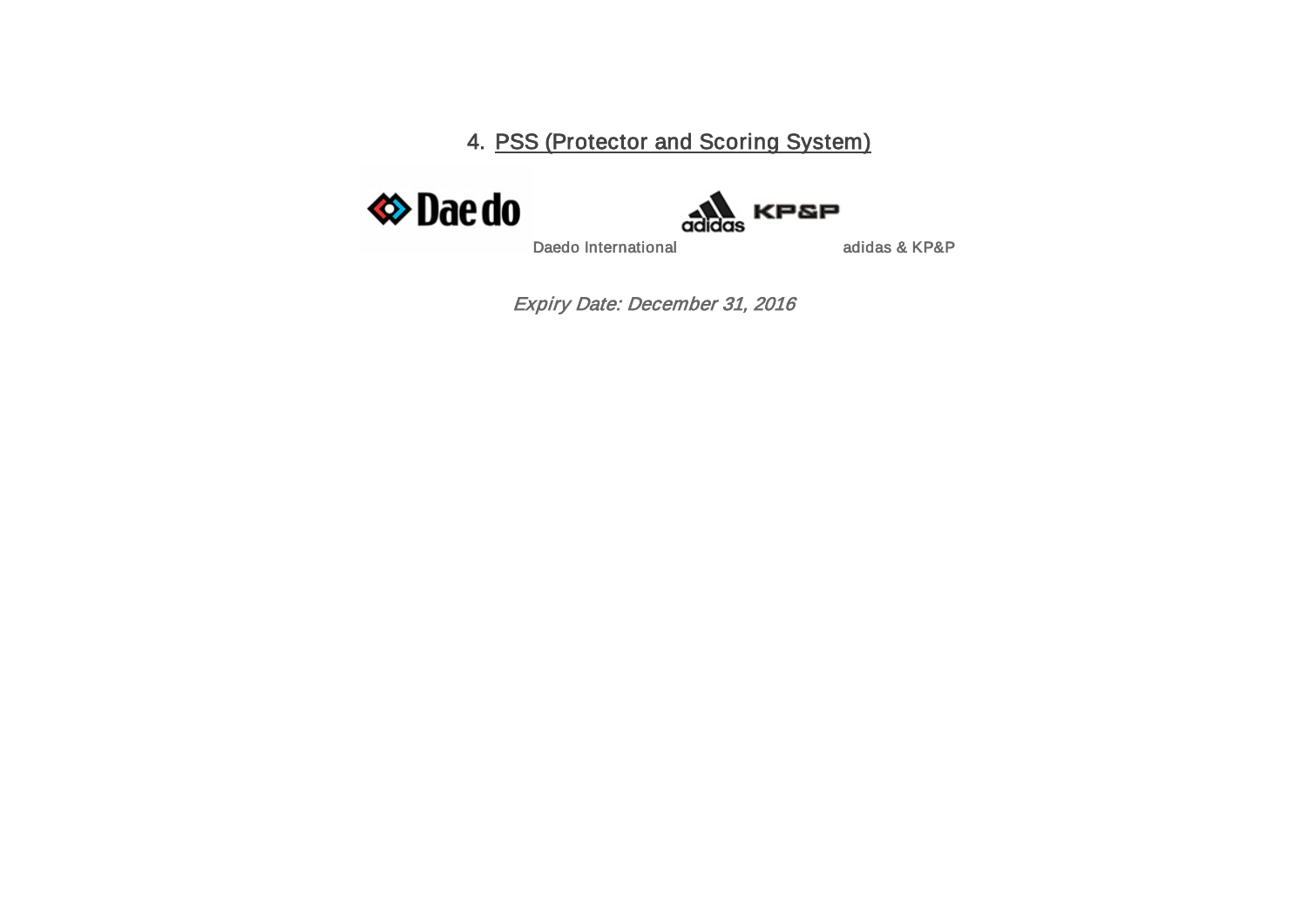## 5. Head protector

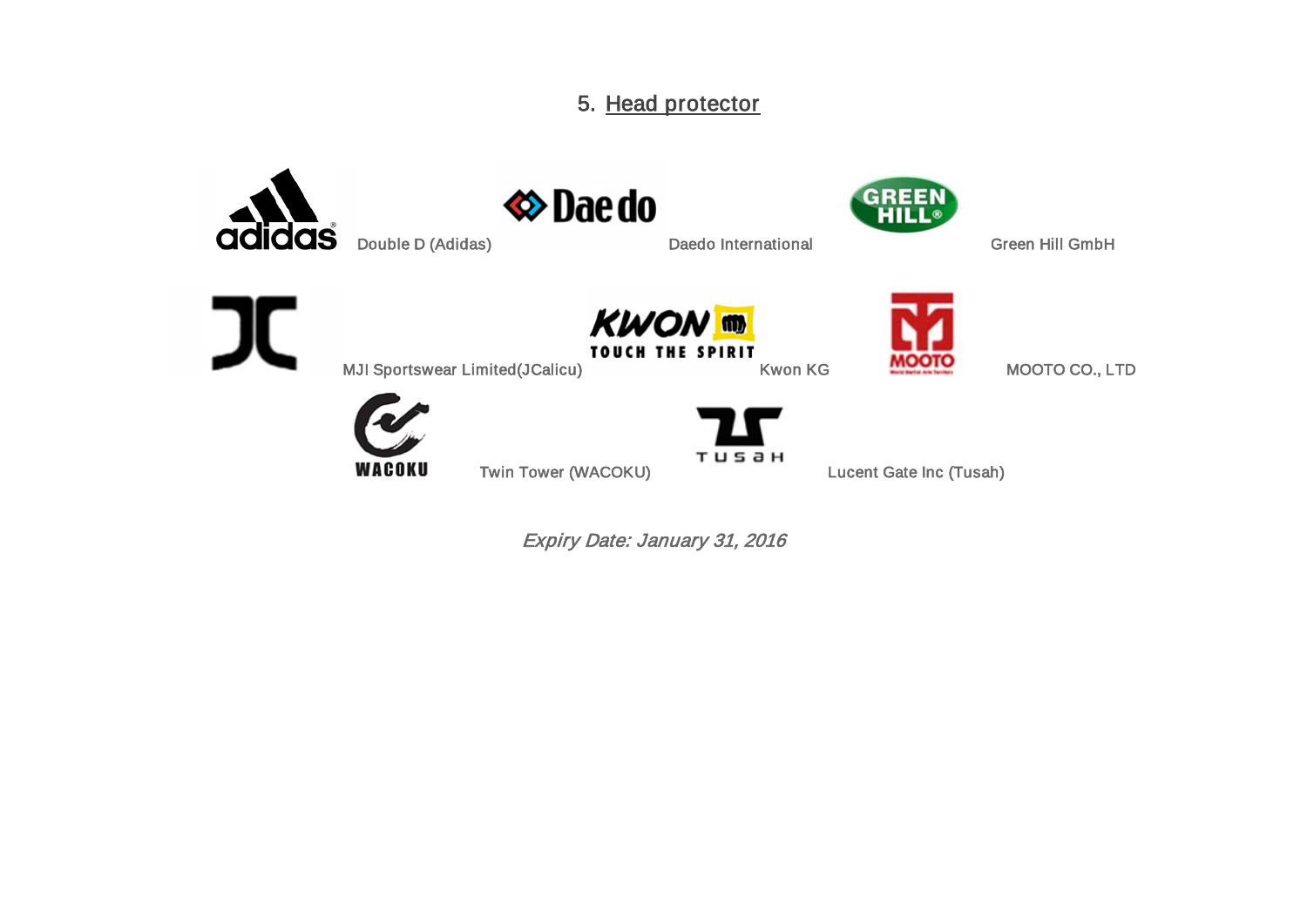#### 6. Mask head protector



**TUSƏH** 

Lucent Gate Inc (Tusah)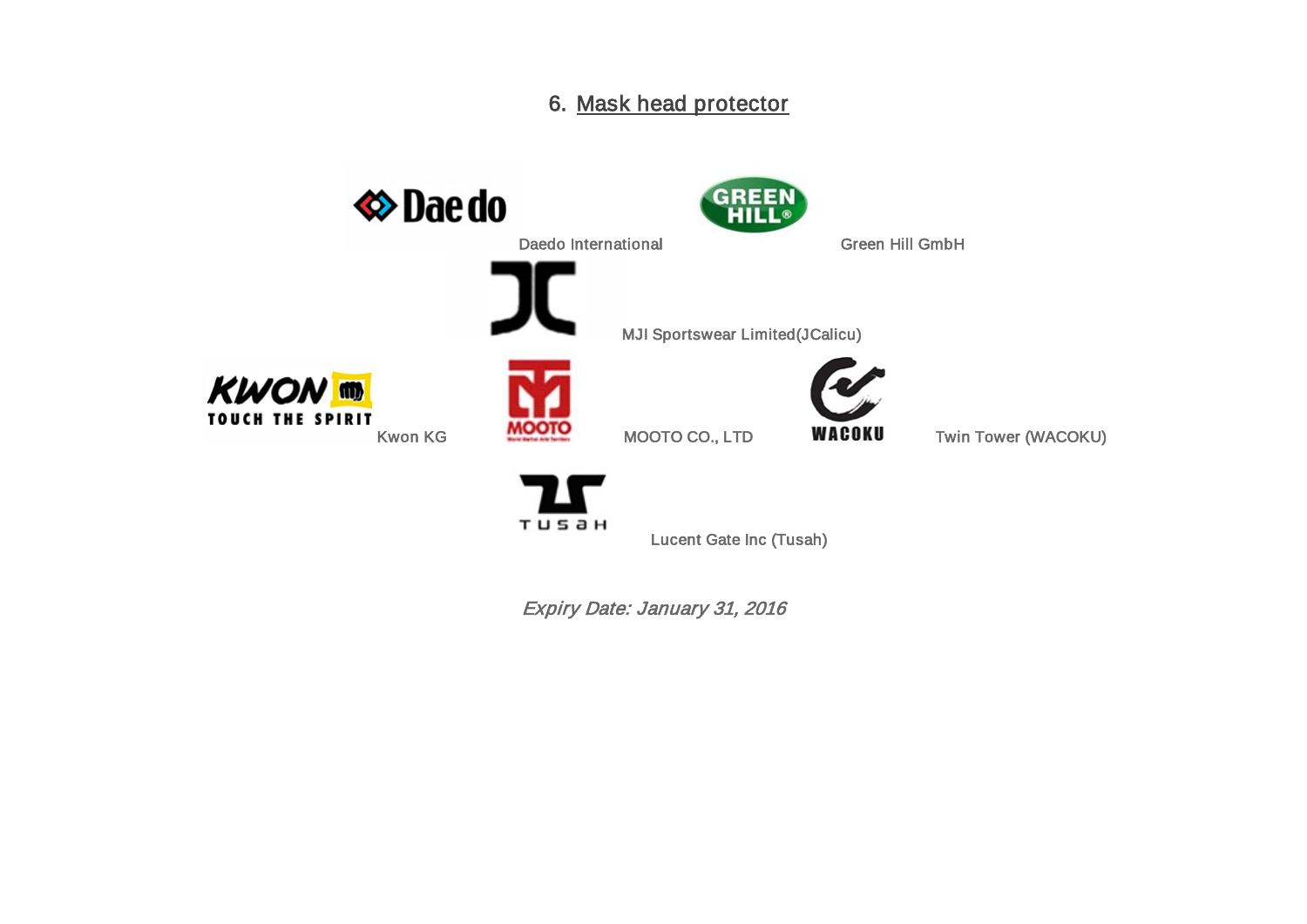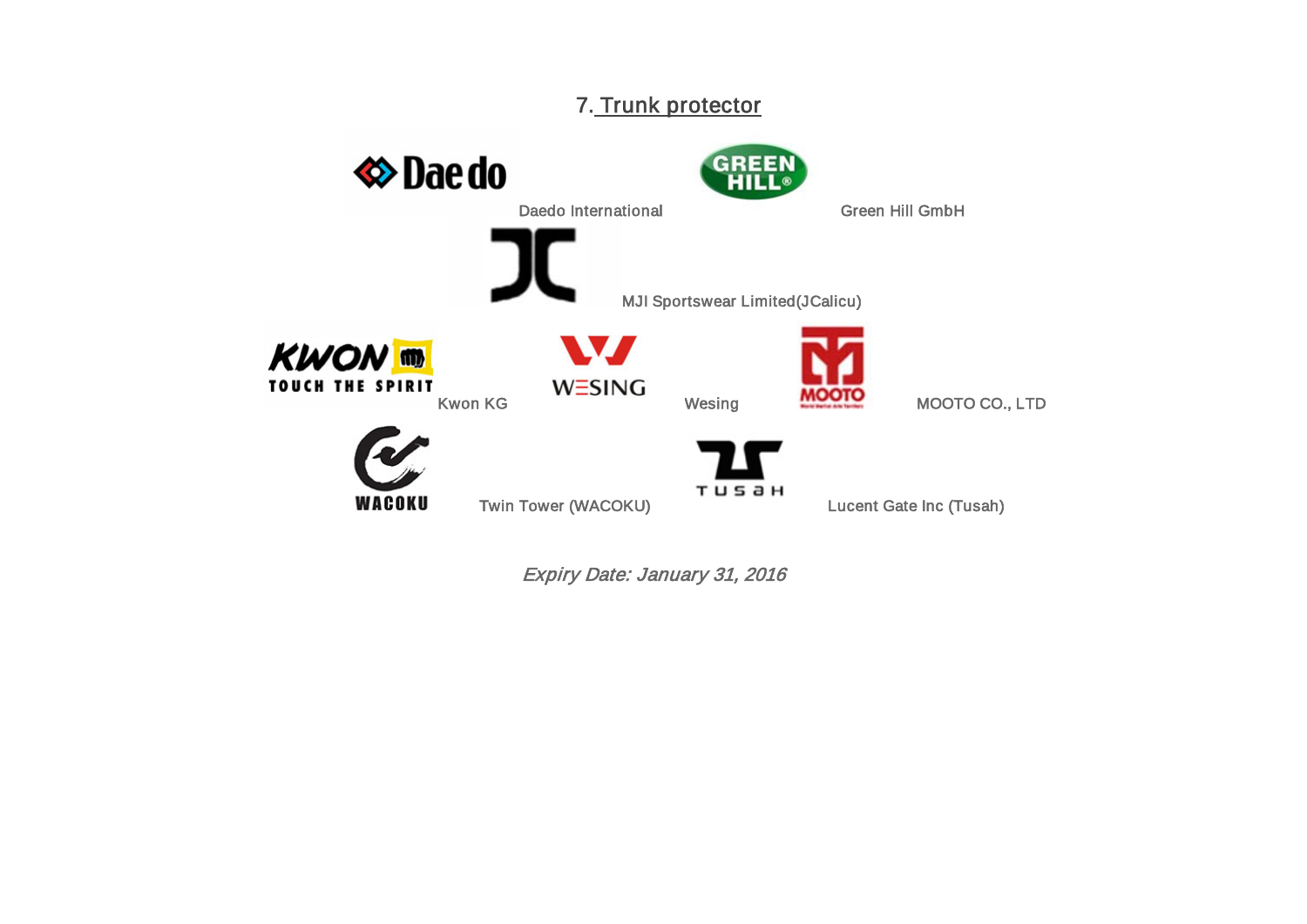## 8. Competition Mats

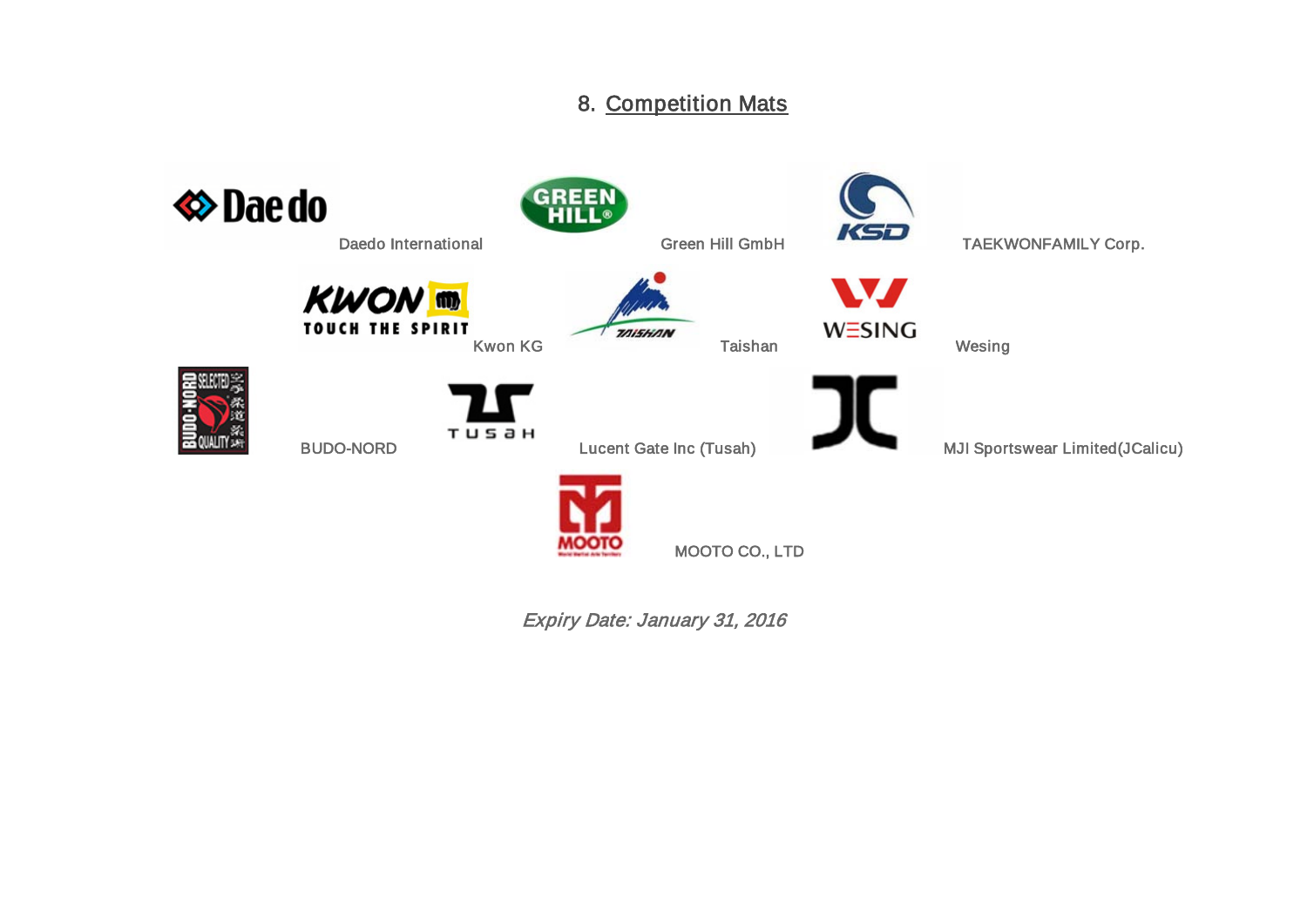#### 9. Poomsae Competition Uniform